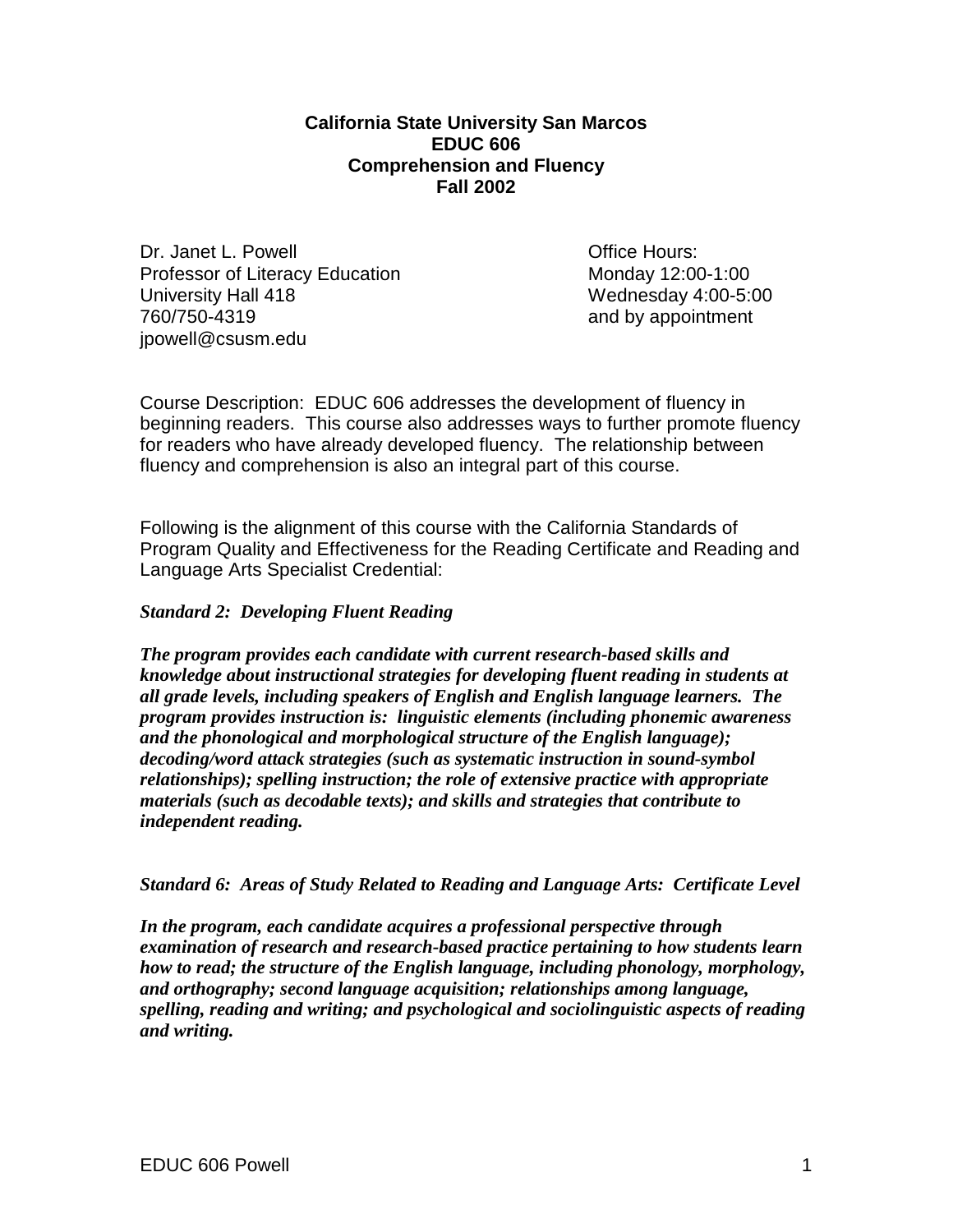*Standard 8: Application of Research-Based and Theoretical Foundations*

*Each candidate articulates and applies an understanding of the research basis and theoretical foundations for instruction in reading and language arts, and of relevant research and theories pertaining to language, assessment and evaluation.*

### **Requirements:**

## **1. Attendance and Participation (10 points)**

Due to the dynamic and interactive nature of courses in the College of Education, all students are expected to attend all classes and participate actively. At a minimum, students must attend more than 80% of class time,

**Attendance Policy**

or s/he **may not receive a passing grade** for the course at the discretion of the instructor. Individual instructors may adopt more stringent attendance requirements. Should the student have extenuating circumstances, s/he should contact the instructor as soon as possible.

*You cannot receive an "A" if you miss more than two classes. You cannot receive a "B" if you miss more than three classes.*

> You will be asked to participate in a variety of group activities, many of which will have direct applicability to your teaching in the classroom. Please plan on being an *on task* group participant.

**2. Reader Responses (20 points)**  Write a *one page* typed response for each chapter. Please **do not summarize**, but rather **respond** to the content of the reading in terms of how the issue(s) will affect your role as teacher, teacher-leader, parent, etc. These are due the same day as the readings.

## **3. Journal Article Critiques (40 points)**

Write a short summary and critique of four journal articles, related to fluency or comprehension. Cite the article in APA format, write a *short* summary, and then critique the article. Write about two double spaced pages for each article.

**4. Discussion Leader (30 points)**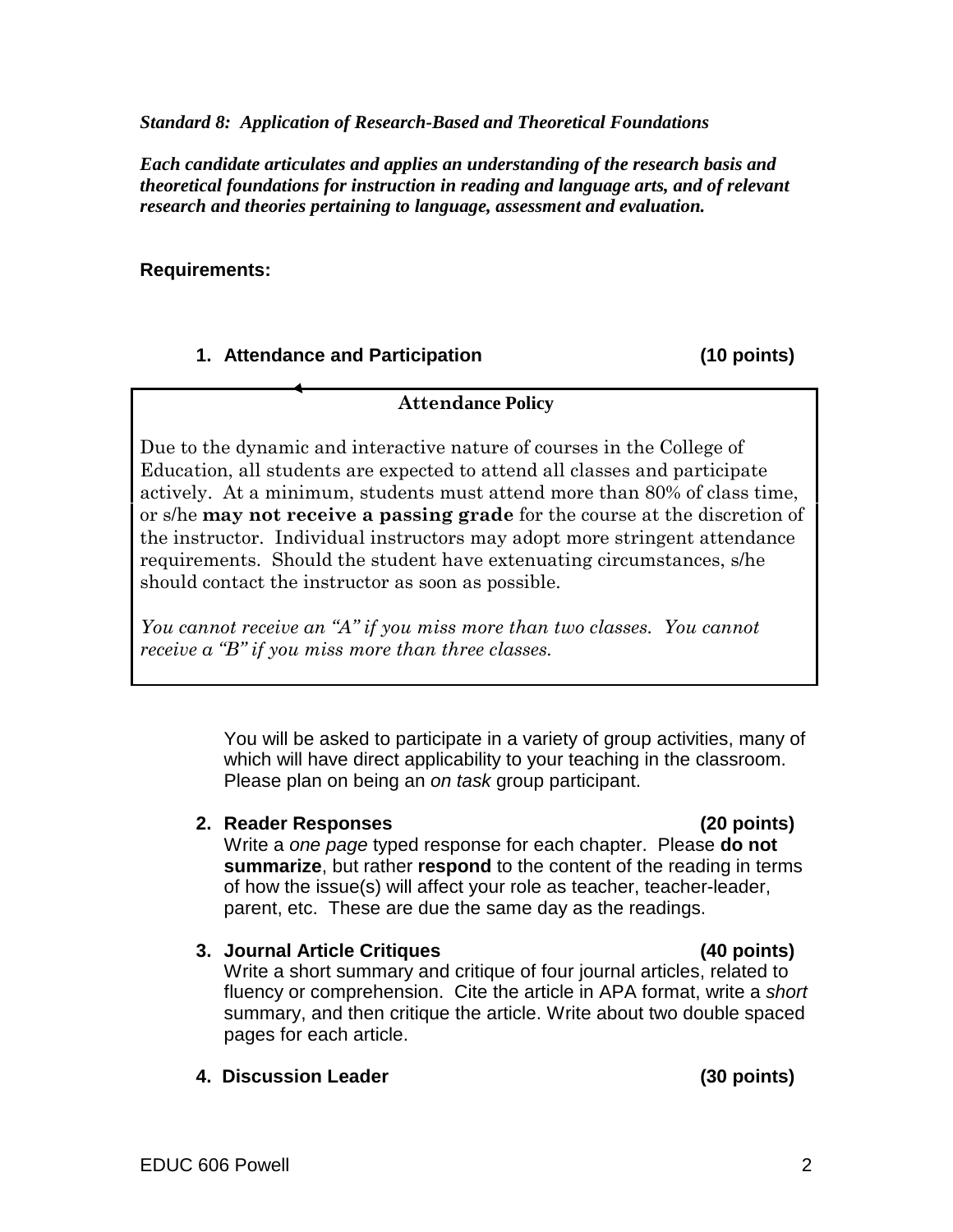Sign up to be a discussion leader of the readings for one night of class. The presentation should be about  $75 - 90$  minutes long and include a chapter organizer type of handout that your peers can use *to take notes and follow the presentation.* It is recommended that you use the Table of Contents as your outline. Include in your discussion at least one activity or small group discussion related to the chapter *using the reader responses* your peers have written. You will not be able to cover all the details of the chapter, so you must pick key terms and concepts that you think are important for your peers to understand.

## **Grading Scale (based on the above points)**

| 100-94 | A  |
|--------|----|
| 93-91  | А- |
| 90-88  | B+ |
| 87-84  | в  |
| 83-81  | B- |
| 80-71  | C  |

# **Textbook:**

Routman, R. (1999). *Conversations.* Portsmouth, NH: Heinemann.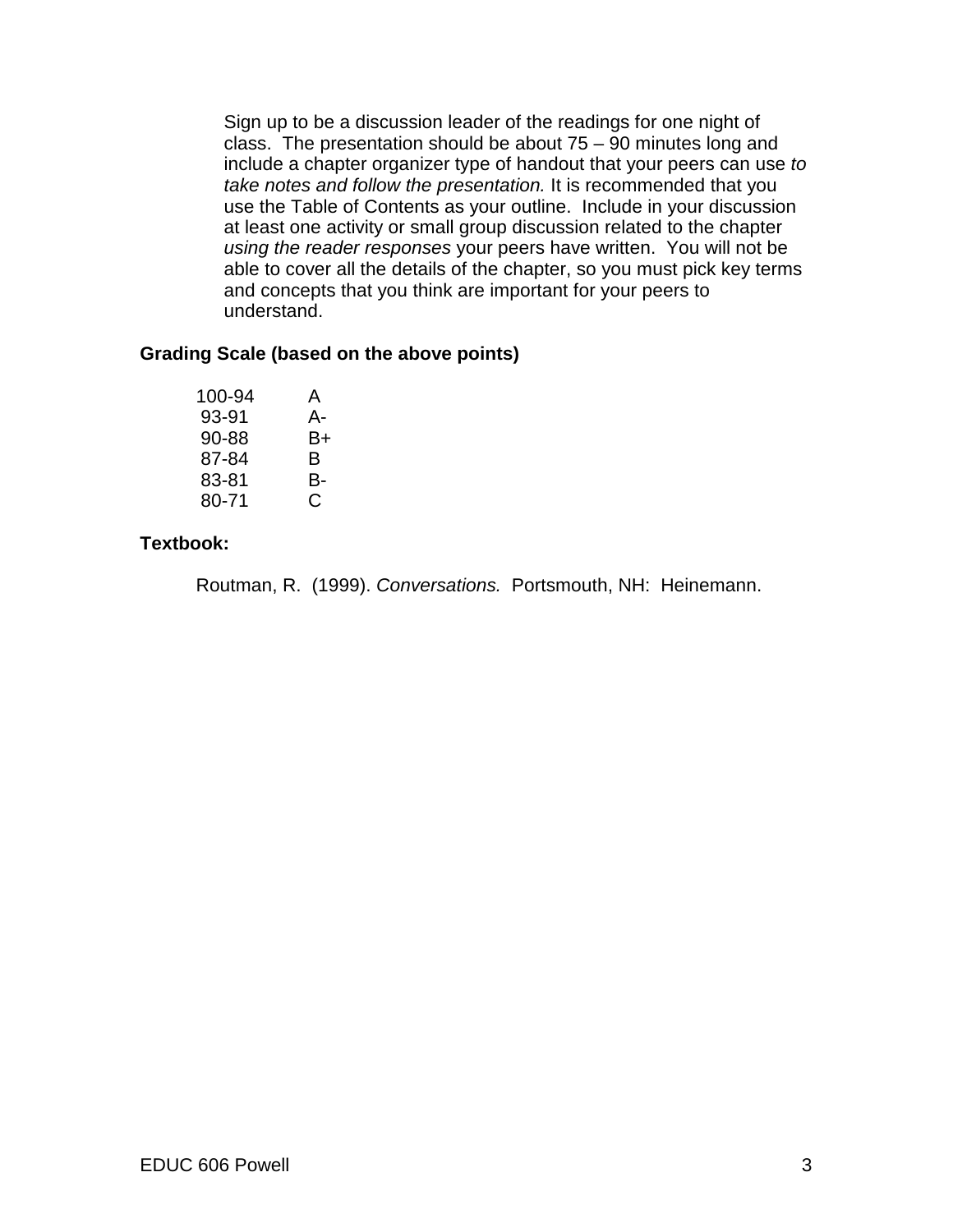# **Tentative Schedule as of Sept. 11 EDUC 606 Fall 2002**

| <b>Date</b> | <b>Topic</b>                                                                                                                              | <b>Due</b>                        | <b>Presenters</b>             |
|-------------|-------------------------------------------------------------------------------------------------------------------------------------------|-----------------------------------|-------------------------------|
| $9 - 4$     | <b>Course Overview</b>                                                                                                                    |                                   | * Powell                      |
| $9 - 11$    | Reading & Writing Theory                                                                                                                  |                                   | * Powell                      |
| $9 - 18$    | <b>Teacher as Professional</b><br>A Comprehensive Literacy Program                                                                        | Ch. 1 & 2                         | * Diego Ochoa                 |
| $9 - 25$    | The Literature Program                                                                                                                    | Ch.3                              | * Hugh McGrane                |
| $10-2$      | Library - Class will not meet<br>formally, but you are expected to go<br>to the library no later than 10-2 to<br>obtain journal articles. |                                   |                               |
| $10 - 9$    | <b>Teaching Children to Read</b>                                                                                                          | Ch. 4                             | * Margie Demarco              |
| $10 - 16$   | <b>Literature Conversations</b>                                                                                                           | Ch. 5<br><b>Journal Critiques</b> | * Tricia Kelly                |
| $10 - 23$   | No Class                                                                                                                                  |                                   |                               |
| 10-30       | Journal Writing                                                                                                                           | Ch. 6 & 7                         | * Erin Meyer<br>* Ana Ramirez |
| $11 - 6$    | Organizing for Writing                                                                                                                    | Ch. 8                             | * Tara Phillips               |
| $11 - 13$   | <b>Writing in Multiple Genres</b>                                                                                                         | Ch. 9                             | * Erika Bermudez              |
| $11 - 20$   | Spelling and Word Study<br><b>Reading Nonfiction</b>                                                                                      | Ch. 10 & 11                       | * Megan Offenbecher           |
| $11-27$     | No Class                                                                                                                                  |                                   |                               |
| $12 - 4$    | Curriculum Inquiry<br><b>Critical Resources for Curriculum</b><br><b>Inquiry</b>                                                          | Ch. 12 & 13                       | * Stacey Gagnon               |